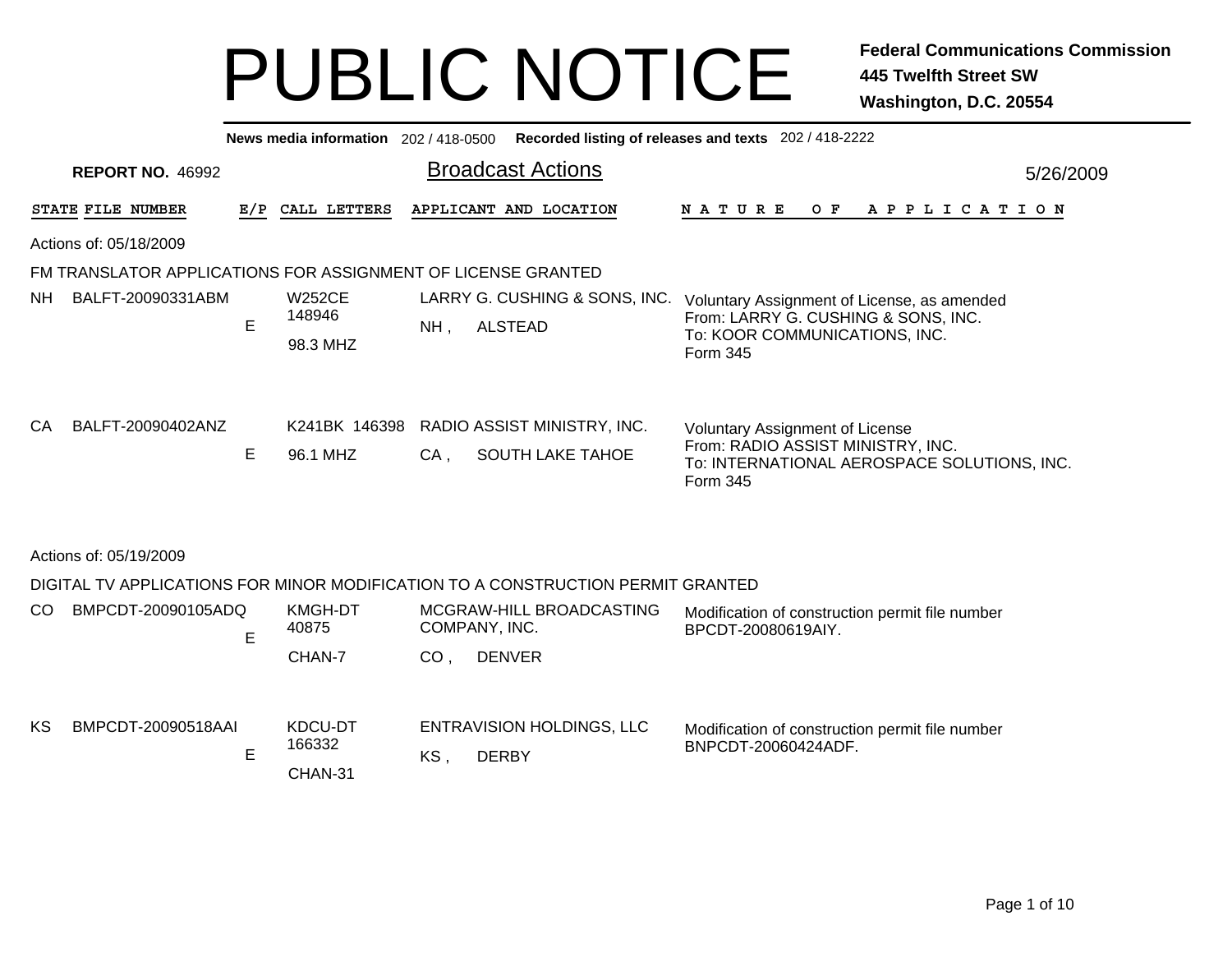|      |                                                           |   | News media information 202/418-0500 |             |                                                                         | Recorded listing of releases and texts 202 / 418-2222                   |           |  |  |  |  |  |
|------|-----------------------------------------------------------|---|-------------------------------------|-------------|-------------------------------------------------------------------------|-------------------------------------------------------------------------|-----------|--|--|--|--|--|
|      |                                                           |   |                                     |             |                                                                         |                                                                         |           |  |  |  |  |  |
|      | <b>REPORT NO. 46992</b>                                   |   |                                     |             | <b>Broadcast Actions</b>                                                |                                                                         | 5/26/2009 |  |  |  |  |  |
|      | STATE FILE NUMBER                                         |   | E/P CALL LETTERS                    |             | APPLICANT AND LOCATION                                                  | N A T U R E<br>O F<br>A P P L I C A T I O N                             |           |  |  |  |  |  |
|      | Actions of: 05/19/2009                                    |   |                                     |             |                                                                         |                                                                         |           |  |  |  |  |  |
|      | FM TRANSLATOR APPLICATIONS FOR LICENSE TO COVER GRANTED   |   |                                     |             |                                                                         |                                                                         |           |  |  |  |  |  |
|      | OK BLFT-20090518ADU                                       |   | K206CA 89523                        |             | <b>CREATIVE EDUCATIONAL MEDIA</b>                                       | License to cover.                                                       |           |  |  |  |  |  |
|      |                                                           | Е | 89.1 MHZ                            | CORP., INC. |                                                                         |                                                                         |           |  |  |  |  |  |
|      |                                                           |   |                                     | OK,         | <b>ENID</b>                                                             |                                                                         |           |  |  |  |  |  |
|      |                                                           |   |                                     |             |                                                                         |                                                                         |           |  |  |  |  |  |
|      | Actions of: 05/20/2009                                    |   |                                     |             |                                                                         |                                                                         |           |  |  |  |  |  |
|      | AM STATION APPLICATIONS FOR ASSIGNMENT OF LICENSE GRANTED |   |                                     |             |                                                                         |                                                                         |           |  |  |  |  |  |
| IL.  | BAL-20090330AHW                                           |   | <b>WINI 54817</b>                   |             | <b>RADIO STATION WINI</b>                                               | Voluntary Assignment of License                                         |           |  |  |  |  |  |
|      |                                                           | Е | 1420 KHZ                            | IL,         | <b>MURPHYSBORO</b>                                                      | From: RADIO STATION WINI PARTNERSHIP<br>To: WINI GROUP, LLC<br>Form 314 |           |  |  |  |  |  |
|      |                                                           |   |                                     |             |                                                                         |                                                                         |           |  |  |  |  |  |
|      | AM STATION APPLICATIONS FOR LICENSE TO COVER GRANTED      |   |                                     |             |                                                                         |                                                                         |           |  |  |  |  |  |
| ND.  | BL-20080324AJO                                            |   | KDIX 62361                          |             | STARRDAK, INC.                                                          | License to cover.                                                       |           |  |  |  |  |  |
|      |                                                           | P | 1230 KHZ                            | $ND$ ,      | <b>DICKINSON</b>                                                        |                                                                         |           |  |  |  |  |  |
|      |                                                           |   |                                     |             |                                                                         |                                                                         |           |  |  |  |  |  |
|      |                                                           |   |                                     |             | AM STATION APPLICATIONS FOR MINOR CHANGE TO A LICENSED FACILITY GRANTED |                                                                         |           |  |  |  |  |  |
| MO - | BP-20090113ABT                                            | E | <b>WEW 1088</b>                     |             | <b>BIRACH BROADCASTING</b><br><b>CORPORATION</b>                        | Minor change in licensed facilities.                                    |           |  |  |  |  |  |
|      |                                                           |   | 770 KHZ                             |             | MO, ST. LOUIS                                                           |                                                                         |           |  |  |  |  |  |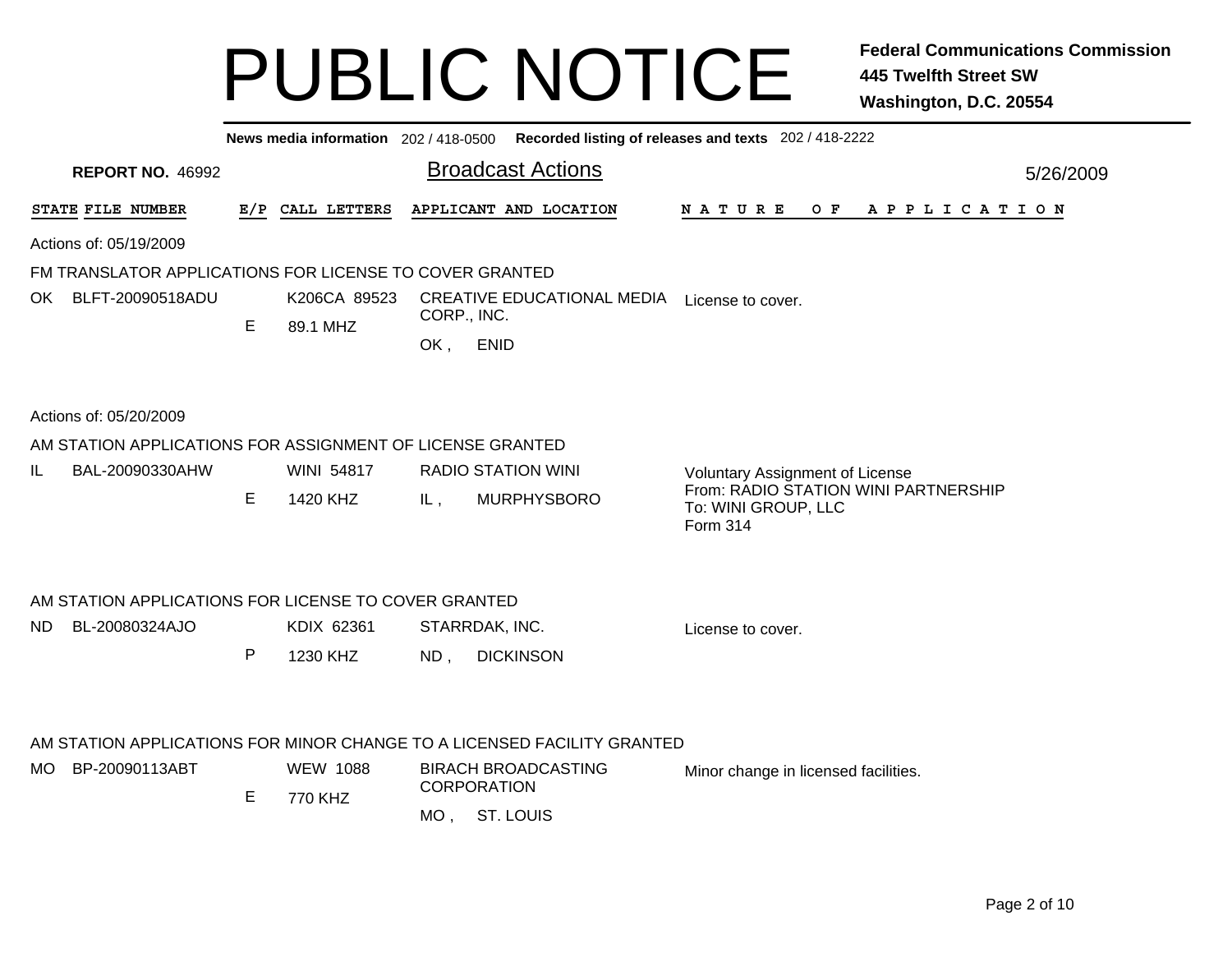| News media information 202 / 418-0500 Recorded listing of releases and texts 202 / 418-2222 |                                                                  |    |                                       |                |                                                                         |                                      |                       |  |  |  |  |  |  |
|---------------------------------------------------------------------------------------------|------------------------------------------------------------------|----|---------------------------------------|----------------|-------------------------------------------------------------------------|--------------------------------------|-----------------------|--|--|--|--|--|--|
|                                                                                             | <b>REPORT NO. 46992</b>                                          |    |                                       |                | <b>Broadcast Actions</b>                                                |                                      | 5/26/2009             |  |  |  |  |  |  |
|                                                                                             | STATE FILE NUMBER                                                |    | E/P CALL LETTERS                      |                | APPLICANT AND LOCATION                                                  | NATURE<br>O F                        | A P P L I C A T I O N |  |  |  |  |  |  |
|                                                                                             | Actions of: 05/20/2009                                           |    |                                       |                |                                                                         |                                      |                       |  |  |  |  |  |  |
|                                                                                             | LOW POWER FM APPLICATIONS FOR LICENSE TO COVER GRANTED           |    |                                       |                |                                                                         |                                      |                       |  |  |  |  |  |  |
| RI.                                                                                         | BLL-20090518AAH                                                  |    | WIGV-LP<br>124214                     |                | CASA DE ORACION GETSEMANI                                               | License to cover.                    |                       |  |  |  |  |  |  |
|                                                                                             |                                                                  | Е  | 96.5 MHZ                              | $R1$ ,         | <b>PROVIDENCE</b>                                                       |                                      |                       |  |  |  |  |  |  |
| OH.                                                                                         | BLL-20090518ADA                                                  | E  | <b>WWTL-LP</b><br>131371<br>106.3 MHZ |                | <b>BRANCH COMMUNICATIONS</b><br>OH, LOGAN                               | License to cover.                    |                       |  |  |  |  |  |  |
|                                                                                             | FM STATION APPLICATIONS FOR ORIGINAL CONSTRUCTION PERMIT GRANTED |    |                                       |                |                                                                         |                                      |                       |  |  |  |  |  |  |
| NC.                                                                                         | BNPED-20071012AAO                                                | E. | NEW 173612                            | <b>AMERICA</b> | <b>CHURCH PLANTERS OF</b>                                               | <b>CP New Station.</b>               |                       |  |  |  |  |  |  |
|                                                                                             |                                                                  |    | 89.5 MHZ                              | NC,            | <b>MAYODAN</b>                                                          |                                      |                       |  |  |  |  |  |  |
|                                                                                             |                                                                  |    |                                       |                | FM STATION APPLICATIONS FOR MINOR CHANGE TO A LICENSED FACILITY GRANTED |                                      |                       |  |  |  |  |  |  |
| TX.                                                                                         | BPH-20090317ADH                                                  | E  | <b>KQXY-FM</b><br>48918               | $TX$ ,         | <b>CUMULUS LICENSING LLC</b><br><b>BEAUMONT</b>                         | Minor change in licensed facilities. |                       |  |  |  |  |  |  |
|                                                                                             |                                                                  |    | 94.1 MHZ                              |                |                                                                         |                                      |                       |  |  |  |  |  |  |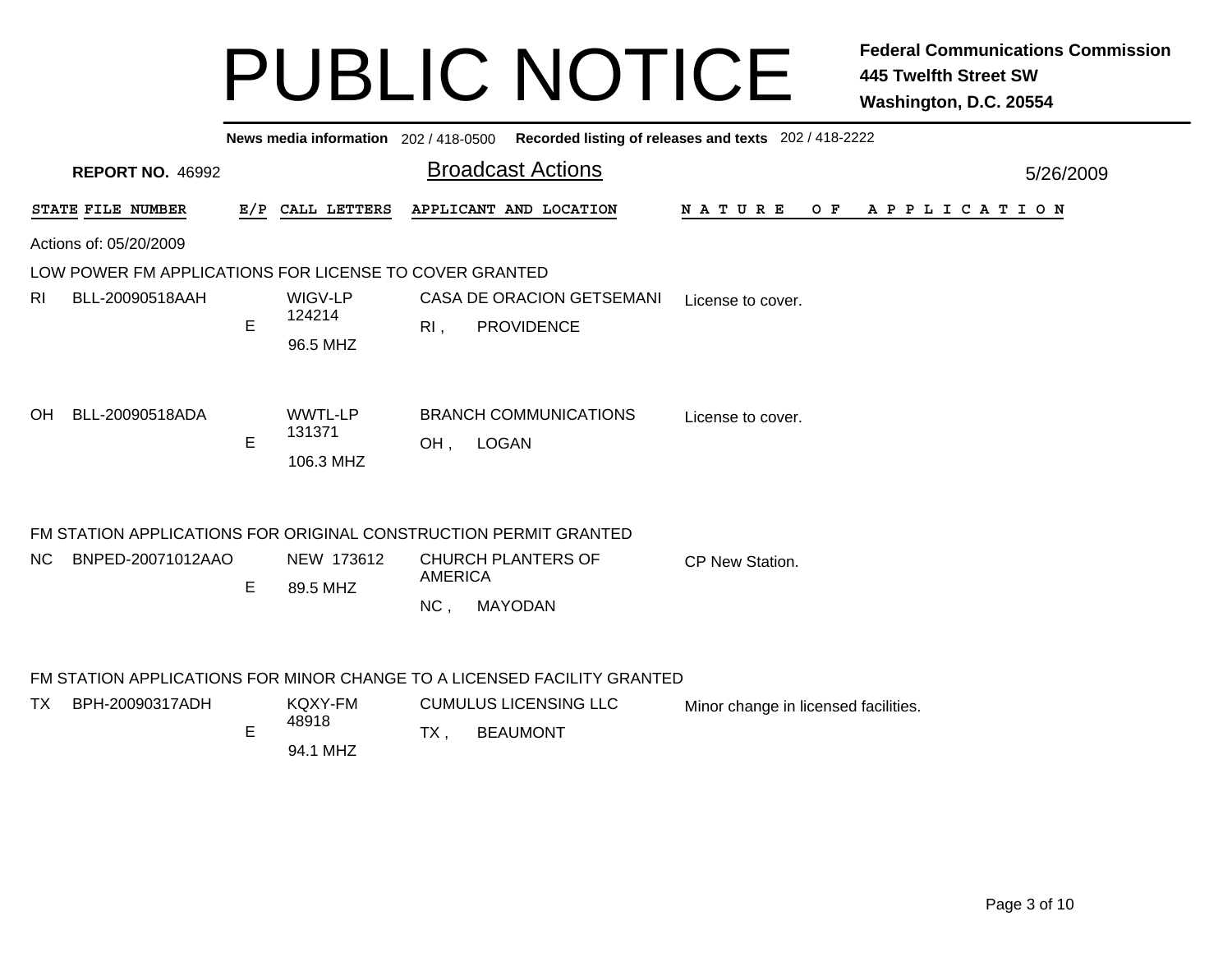|     |                                                         |   |                              | News media information 202 / 418-0500 Recorded listing of releases and texts 202 / 418-2222 |           |  |  |  |  |  |  |  |  |
|-----|---------------------------------------------------------|---|------------------------------|---------------------------------------------------------------------------------------------|-----------|--|--|--|--|--|--|--|--|
|     | <b>REPORT NO. 46992</b>                                 |   |                              | <b>Broadcast Actions</b>                                                                    | 5/26/2009 |  |  |  |  |  |  |  |  |
|     | STATE FILE NUMBER                                       |   | E/P CALL LETTERS             | APPLICANT AND LOCATION<br><b>NATURE</b><br>O F<br>A P P L I C A T I O N                     |           |  |  |  |  |  |  |  |  |
|     | Actions of: 05/20/2009                                  |   |                              |                                                                                             |           |  |  |  |  |  |  |  |  |
|     |                                                         |   |                              | FM STATION APPLICATIONS FOR MINOR CHANGE TO A LICENSED FACILITY GRANTED                     |           |  |  |  |  |  |  |  |  |
| МT  | BPH-20090319AAS                                         | E | KOBB-FM<br>16776             | <b>REIER BROADCASTING</b><br>Minor change in licensed facilities.<br>COMPANY, INC.          |           |  |  |  |  |  |  |  |  |
|     |                                                         |   | 93.7 MHZ                     | <b>BOZEMAN</b><br>MT,                                                                       |           |  |  |  |  |  |  |  |  |
|     | FM TRANSLATOR APPLICATIONS FOR LICENSE TO COVER GRANTED |   |                              |                                                                                             |           |  |  |  |  |  |  |  |  |
| SC  | BLFT-20090511AHB                                        | E | W255BW<br>149563             | EDGEWATER BROADCASTING,<br>License to cover.<br>INC.                                        |           |  |  |  |  |  |  |  |  |
|     |                                                         |   | 98.9 MHZ                     | SC,<br><b>HOLLYWOOD</b>                                                                     |           |  |  |  |  |  |  |  |  |
| TN  | BLFT-20090511AWH                                        | E | W277CA 90233<br>103.3 MHZ    | THUNDERBOLT BROADCASTING<br>License to cover.<br><b>COMPANY</b>                             |           |  |  |  |  |  |  |  |  |
|     |                                                         |   |                              | <b>UNION CITY</b><br>$TN$ ,                                                                 |           |  |  |  |  |  |  |  |  |
| NY. | BLFT-20090513AAA                                        | E | W252CG<br>154509<br>98.3 MHZ | FAMILY LIFE MINISTRIES, INC.<br>License to cover.<br><b>ARKWRIGHT</b><br>NY,                |           |  |  |  |  |  |  |  |  |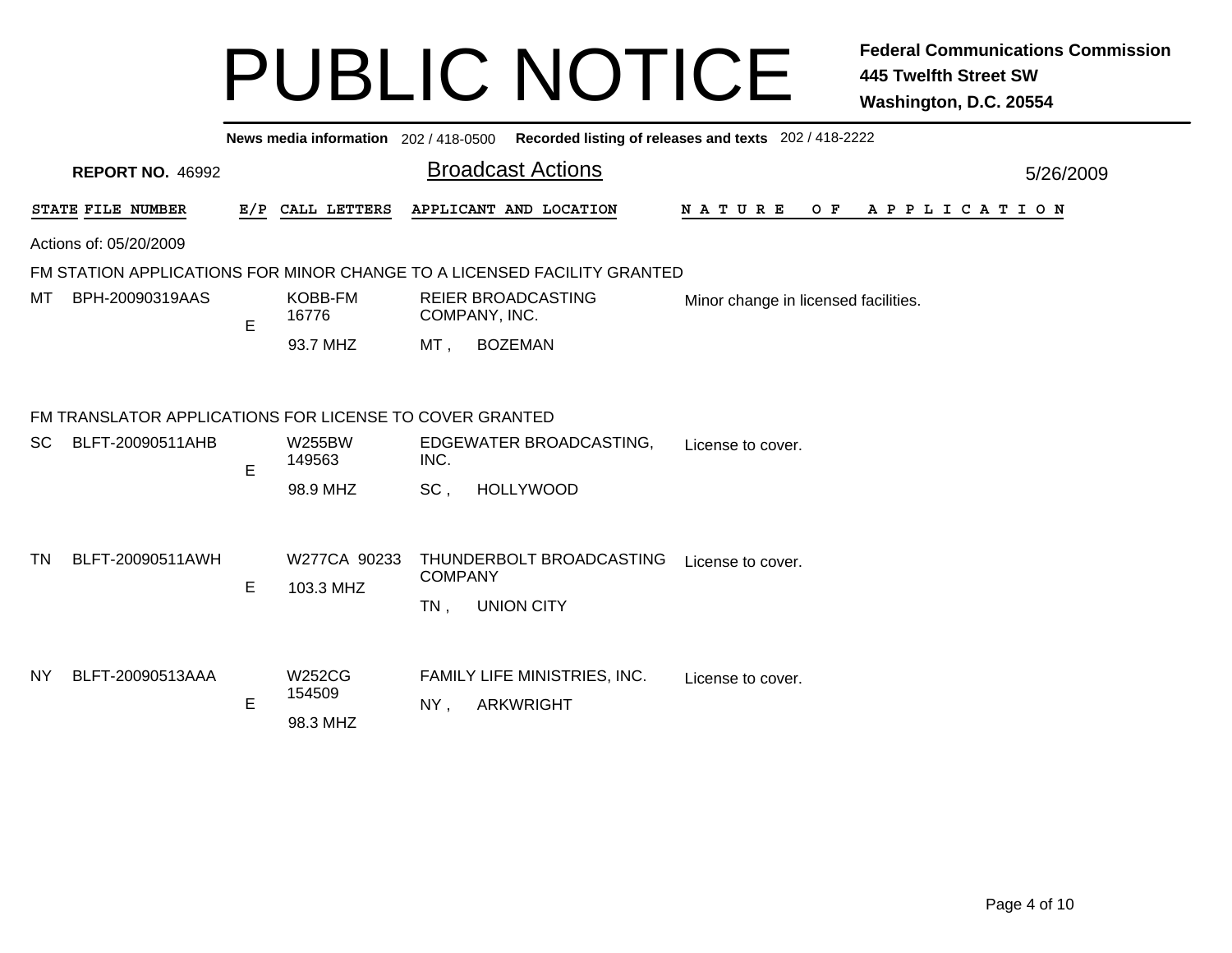| News media information 202 / 418-0500 Recorded listing of releases and texts 202 / 418-2222 |                                                         |    |                           |                                                                                |           |  |  |  |  |  |
|---------------------------------------------------------------------------------------------|---------------------------------------------------------|----|---------------------------|--------------------------------------------------------------------------------|-----------|--|--|--|--|--|
|                                                                                             | <b>REPORT NO. 46992</b>                                 |    |                           | <b>Broadcast Actions</b>                                                       | 5/26/2009 |  |  |  |  |  |
|                                                                                             | STATE FILE NUMBER                                       |    | E/P CALL LETTERS          | APPLICANT AND LOCATION<br>N A T U R E<br>O F<br>A P P L I C A T I O N          |           |  |  |  |  |  |
|                                                                                             | Actions of: 05/20/2009                                  |    |                           |                                                                                |           |  |  |  |  |  |
|                                                                                             | FM TRANSLATOR APPLICATIONS FOR LICENSE TO COVER GRANTED |    |                           |                                                                                |           |  |  |  |  |  |
| NY.                                                                                         | BLFT-20090513AAC                                        | E  | <b>W256BA</b><br>154503   | FAMILY LIFE MINISTRIES, INC.<br>License to cover.<br><b>FALCONER</b><br>$NY$ , |           |  |  |  |  |  |
|                                                                                             |                                                         |    | 99.1 MHZ                  |                                                                                |           |  |  |  |  |  |
| OR.                                                                                         | BLFT-20090513ACR                                        | E. | K270BJ 36521<br>101.9 MHZ | OREGON ST BD OF HIGHER ED<br>License to cover.<br>FOR UNIV OF OREGON           |           |  |  |  |  |  |
|                                                                                             |                                                         |    |                           | <b>REEDSPORT</b><br>OR,                                                        |           |  |  |  |  |  |
| WV.                                                                                         | BLFT-20090513ADU                                        | E  | <b>W231BS</b><br>147849   | FIFTH AVENUE BROADCASTING<br>License to cover.<br>COMPANY, INC.                |           |  |  |  |  |  |
|                                                                                             |                                                         |    | 94.1 MHZ                  | <b>HUNTINGTON</b><br>WV,                                                       |           |  |  |  |  |  |
|                                                                                             |                                                         |    |                           |                                                                                |           |  |  |  |  |  |
| CO.                                                                                         | BLFT-20090514AAF                                        | E  | K299AO<br>139945          | WAY-FM MEDIA GROUP, INC.<br>License to cover.                                  |           |  |  |  |  |  |
|                                                                                             |                                                         |    | 107.7 MHZ                 | CO <sub>1</sub><br><b>STERLING</b>                                             |           |  |  |  |  |  |
| <b>SD</b>                                                                                   | BLFT-20090514ABD                                        |    | <b>K234BR</b>             | PHASOR PHYSICS, INC.<br>License to cover.                                      |           |  |  |  |  |  |
|                                                                                             |                                                         | E  | 153441<br>94.7 MHZ        | <b>COLONIAL PINE HILLS</b><br>SD,                                              |           |  |  |  |  |  |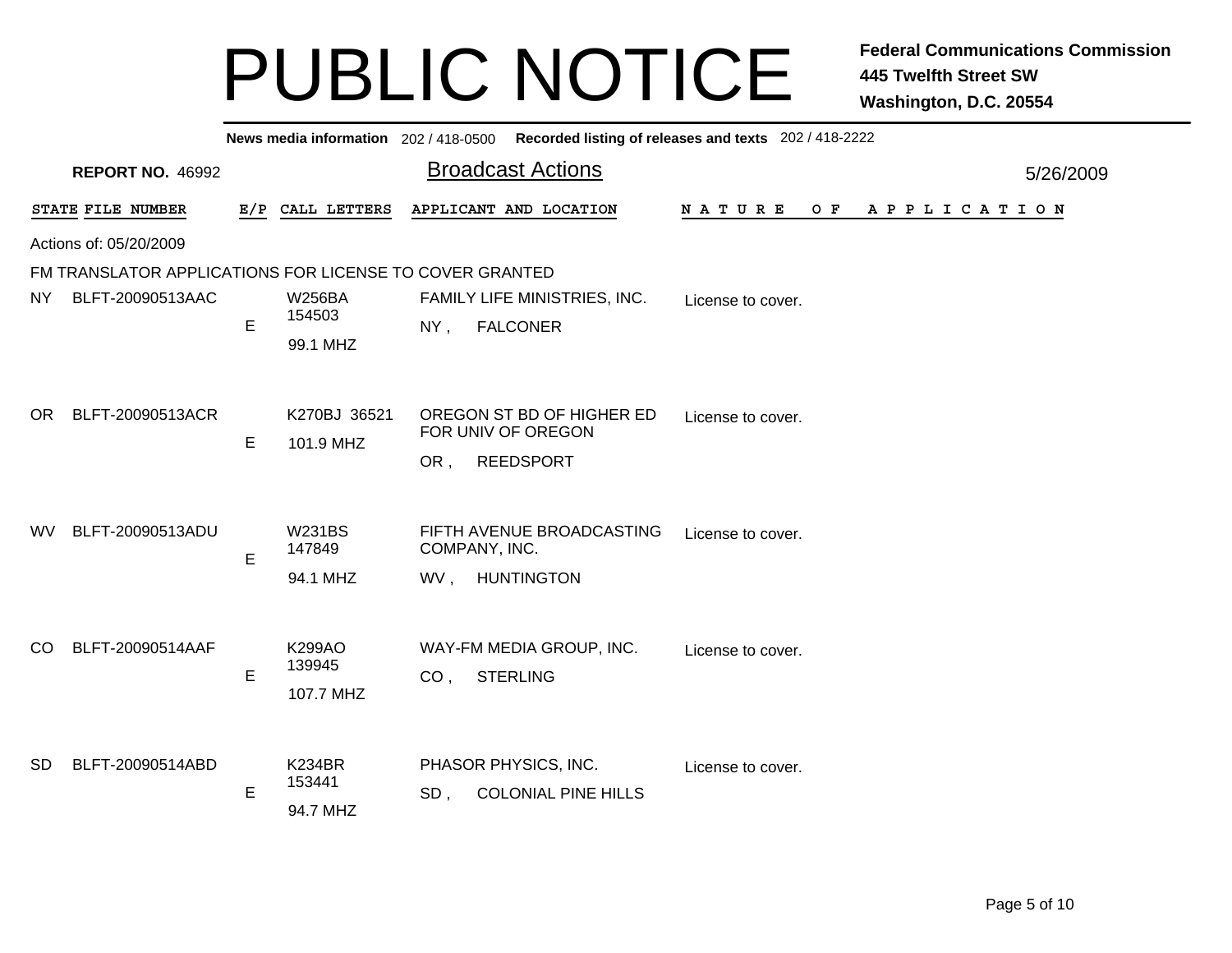|           | News media information 202/418-0500 Recorded listing of releases and texts 202/418-2222 |    |                         |                         |                                                                 |                   |                |  |  |  |  |  |  |
|-----------|-----------------------------------------------------------------------------------------|----|-------------------------|-------------------------|-----------------------------------------------------------------|-------------------|----------------|--|--|--|--|--|--|
|           | <b>REPORT NO. 46992</b>                                                                 |    |                         |                         | <b>Broadcast Actions</b>                                        |                   | 5/26/2009      |  |  |  |  |  |  |
|           | STATE FILE NUMBER                                                                       |    | E/P CALL LETTERS        |                         | APPLICANT AND LOCATION                                          | N A T U R E       | OF APPLICATION |  |  |  |  |  |  |
|           | Actions of: 05/20/2009                                                                  |    |                         |                         |                                                                 |                   |                |  |  |  |  |  |  |
|           | FM TRANSLATOR APPLICATIONS FOR LICENSE TO COVER GRANTED                                 |    |                         |                         |                                                                 |                   |                |  |  |  |  |  |  |
| NV.       | BLFT-20090514ABG                                                                        |    |                         |                         | K262BX 152502 ONDAS DE VIDA NETWORK, INC.                       | License to cover. |                |  |  |  |  |  |  |
|           |                                                                                         | E  | 100.3 MHZ               | $NV$ ,                  | <b>LAS VEGAS</b>                                                |                   |                |  |  |  |  |  |  |
|           |                                                                                         |    |                         |                         |                                                                 |                   |                |  |  |  |  |  |  |
|           |                                                                                         |    |                         |                         |                                                                 |                   |                |  |  |  |  |  |  |
| <b>PA</b> | BLFT-20090514ACY                                                                        | E  | <b>W250AP</b><br>141619 |                         | <b>FOUR RIVERS COMMUNITY</b><br><b>BROADCASTING CORPORATION</b> | License to cover. |                |  |  |  |  |  |  |
|           |                                                                                         |    | 97.9 MHZ                | PA,                     | <b>CARLISLE</b>                                                 |                   |                |  |  |  |  |  |  |
|           |                                                                                         |    |                         |                         |                                                                 |                   |                |  |  |  |  |  |  |
| IA        | BLFT-20090515AAS                                                                        |    |                         |                         | K239BF 139156 NORTHWESTERN COLLEGE                              | License to cover. |                |  |  |  |  |  |  |
|           |                                                                                         | Е  | 95.7 MHZ                | IA,                     | <b>MARSHALLTOWN</b>                                             |                   |                |  |  |  |  |  |  |
|           |                                                                                         |    |                         |                         |                                                                 |                   |                |  |  |  |  |  |  |
|           |                                                                                         |    |                         |                         |                                                                 |                   |                |  |  |  |  |  |  |
| TX.       | BLFT-20090515ABF                                                                        |    | K213EW 91707            |                         | RADIO ASSIST MINISTRY, INC.                                     | License to cover. |                |  |  |  |  |  |  |
|           |                                                                                         | E. | 90.5 MHZ                | TX,                     | <b>SAN ANGELO</b>                                               |                   |                |  |  |  |  |  |  |
|           |                                                                                         |    |                         |                         |                                                                 |                   |                |  |  |  |  |  |  |
|           |                                                                                         |    |                         |                         |                                                                 |                   |                |  |  |  |  |  |  |
| <b>NC</b> | BLFT-20090515ACQ                                                                        |    | <b>W276BR</b>           |                         | <b>CONNER MEDIA CORPORATION</b>                                 | License to cover. |                |  |  |  |  |  |  |
|           |                                                                                         | E  | 157854                  | <b>ROSE HILL</b><br>NC, |                                                                 |                   |                |  |  |  |  |  |  |
|           |                                                                                         |    | 103.1 MHZ               |                         |                                                                 |                   |                |  |  |  |  |  |  |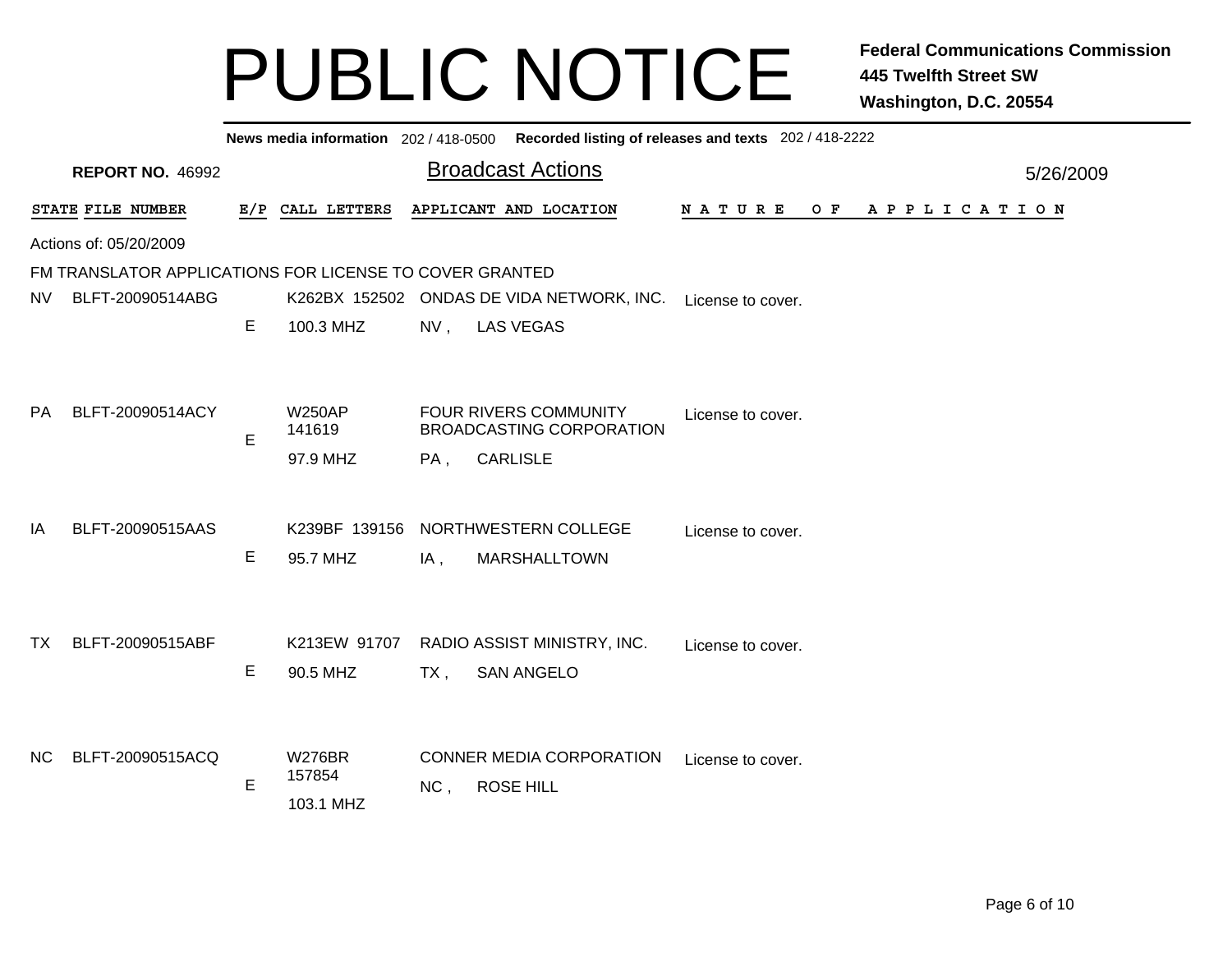| News media information 202/418-0500 Recorded listing of releases and texts 202/418-2222 |                                                         |   |                  |                                               |                          |  |  |  |  |  |  |  |
|-----------------------------------------------------------------------------------------|---------------------------------------------------------|---|------------------|-----------------------------------------------|--------------------------|--|--|--|--|--|--|--|
|                                                                                         | <b>REPORT NO. 46992</b>                                 |   |                  | <b>Broadcast Actions</b>                      |                          |  |  |  |  |  |  |  |
|                                                                                         | STATE FILE NUMBER                                       |   | E/P CALL LETTERS | APPLICANT AND LOCATION                        | NATURE<br>OF APPLICATION |  |  |  |  |  |  |  |
|                                                                                         | Actions of: 05/20/2009                                  |   |                  |                                               |                          |  |  |  |  |  |  |  |
|                                                                                         | FM TRANSLATOR APPLICATIONS FOR LICENSE TO COVER GRANTED |   |                  |                                               |                          |  |  |  |  |  |  |  |
| CO.                                                                                     | BLFT-20090515ADA                                        |   | K201DU 84119     | <b>EDUCATIONAL MEDIA</b><br>License to cover. |                          |  |  |  |  |  |  |  |
|                                                                                         |                                                         | E | 88.1 MHZ         | <b>FOUNDATION</b>                             |                          |  |  |  |  |  |  |  |
|                                                                                         |                                                         |   |                  | CO, VAIL                                      |                          |  |  |  |  |  |  |  |
|                                                                                         |                                                         |   |                  |                                               |                          |  |  |  |  |  |  |  |
| AL                                                                                      | BLFT-20090515ADE                                        |   | <b>W240BM</b>    | RADIO ASSIST MINISTRY, INC.                   |                          |  |  |  |  |  |  |  |
|                                                                                         |                                                         |   | 146162           |                                               | License to cover.        |  |  |  |  |  |  |  |
|                                                                                         |                                                         | E | 95.9 MHZ         | <b>HEADLAND</b><br>AL,                        |                          |  |  |  |  |  |  |  |
|                                                                                         |                                                         |   |                  |                                               |                          |  |  |  |  |  |  |  |
|                                                                                         |                                                         |   |                  |                                               |                          |  |  |  |  |  |  |  |
| FL.                                                                                     | BLFT-20090518AAE                                        |   | <b>W258BQ</b>    | <b>BROADCAST TOWERS, INC.</b>                 | License to cover.        |  |  |  |  |  |  |  |
|                                                                                         |                                                         | E | 139054           | <b>HOMESTEAD</b><br>FL,                       |                          |  |  |  |  |  |  |  |
|                                                                                         |                                                         |   | 99.5 MHZ         |                                               |                          |  |  |  |  |  |  |  |
|                                                                                         |                                                         |   |                  |                                               |                          |  |  |  |  |  |  |  |
| AL                                                                                      | BLFT-20090518ADB                                        |   | <b>W220ED</b>    | WAY-FM MEDIA GROUP, INC.                      |                          |  |  |  |  |  |  |  |
|                                                                                         |                                                         |   | 148356           |                                               | License to cover.        |  |  |  |  |  |  |  |
|                                                                                         |                                                         | E | 91.9 MHZ         | <b>NOTASULGA</b><br>$AL$ ,                    |                          |  |  |  |  |  |  |  |
|                                                                                         |                                                         |   |                  |                                               |                          |  |  |  |  |  |  |  |
|                                                                                         |                                                         |   |                  |                                               |                          |  |  |  |  |  |  |  |
| OH.                                                                                     | BLFT-20090518ADC                                        |   | <b>W300BB</b>    | <b>EDUCATIONAL MEDIA</b>                      | License to cover.        |  |  |  |  |  |  |  |
|                                                                                         |                                                         | E | 148364           | <b>FOUNDATION</b>                             |                          |  |  |  |  |  |  |  |
|                                                                                         |                                                         |   | 107.9 MHZ        | OH, LIMA                                      |                          |  |  |  |  |  |  |  |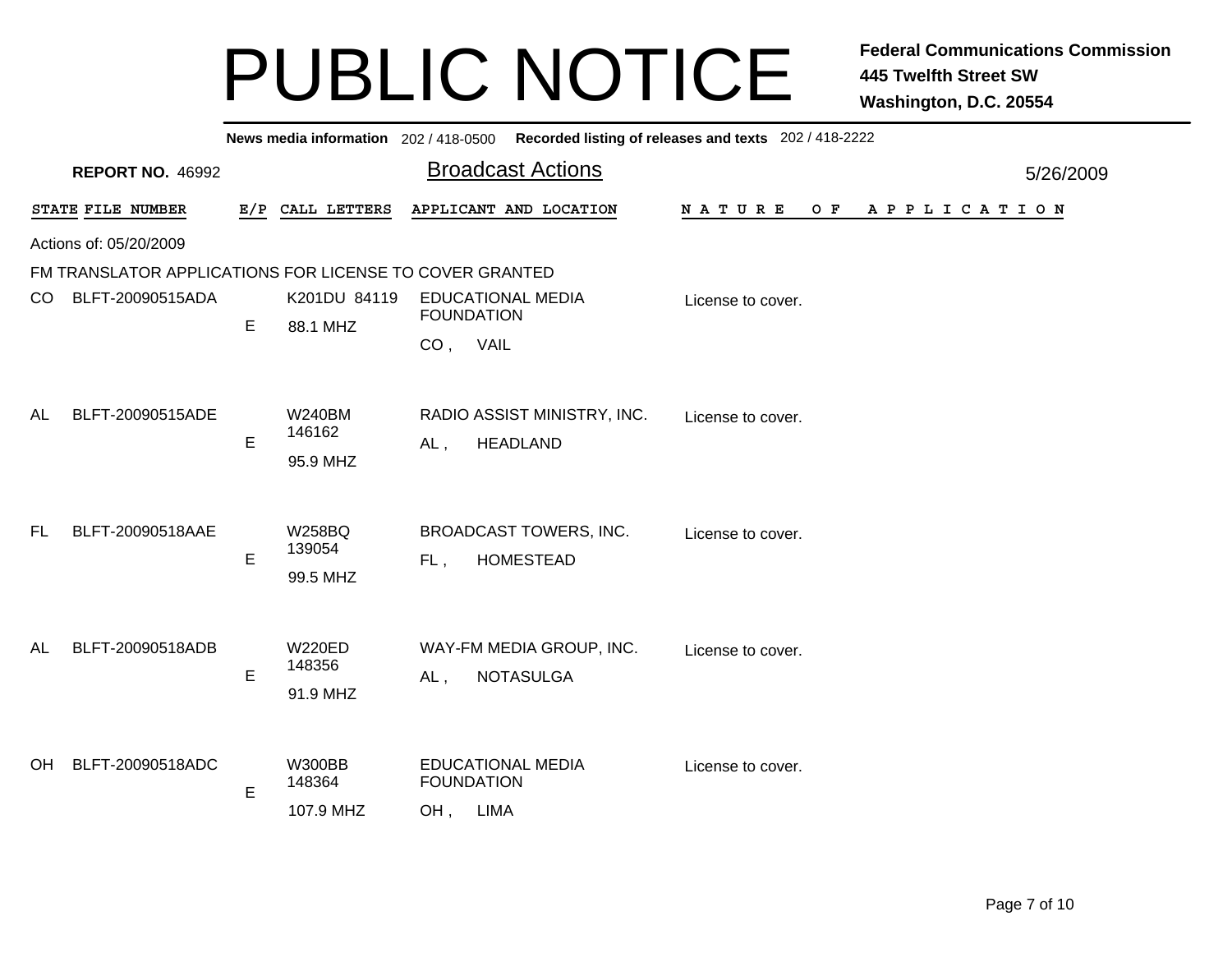|     | News media information 202 / 418-0500 Recorded listing of releases and texts 202 / 418-2222 |   |                           |                                              |                                                                                    |                               |  |  |  |  |  |           |
|-----|---------------------------------------------------------------------------------------------|---|---------------------------|----------------------------------------------|------------------------------------------------------------------------------------|-------------------------------|--|--|--|--|--|-----------|
|     | <b>REPORT NO. 46992</b>                                                                     |   |                           |                                              | <b>Broadcast Actions</b>                                                           |                               |  |  |  |  |  | 5/26/2009 |
|     | STATE FILE NUMBER                                                                           |   | E/P CALL LETTERS          |                                              | APPLICANT AND LOCATION                                                             | OF APPLICATION<br>N A T U R E |  |  |  |  |  |           |
|     | Actions of: 05/20/2009                                                                      |   |                           |                                              |                                                                                    |                               |  |  |  |  |  |           |
|     | FM TRANSLATOR APPLICATIONS FOR LICENSE TO COVER GRANTED                                     |   |                           |                                              |                                                                                    |                               |  |  |  |  |  |           |
| FL. | BLFT-20090518ADJ                                                                            |   | W296BY 85933              |                                              | WAY-FM MEDIA GROUP, INC                                                            | License to cover.             |  |  |  |  |  |           |
|     |                                                                                             | Е | 107.1 MHZ                 | FL,                                          | <b>FORT PIERCE</b>                                                                 |                               |  |  |  |  |  |           |
|     |                                                                                             |   |                           |                                              |                                                                                    |                               |  |  |  |  |  |           |
|     |                                                                                             |   |                           |                                              | FM TRANSLATOR APPLICATIONS FOR MINOR MODIFICATION TO A CONSTRUCTION PERMIT GRANTED |                               |  |  |  |  |  |           |
| IA  | BMPFT-20090512ABZ                                                                           | E | K252EX 152235<br>98.3 MHZ | IOWA, LLC                                    | <b>SAGA COMMUNICATIONS OF</b>                                                      | Mod of CP                     |  |  |  |  |  |           |
|     |                                                                                             |   |                           | IA,                                          | <b>SPENCER</b>                                                                     |                               |  |  |  |  |  |           |
|     |                                                                                             |   |                           |                                              |                                                                                    |                               |  |  |  |  |  |           |
| AL  | BMPFT-20090519ABU                                                                           | E | W274BG 81373<br>102.7 MHZ |                                              | <b>BHAGWAN DADLANI,</b><br>INDIVIDUALLY                                            | Mod of CP                     |  |  |  |  |  |           |
|     |                                                                                             |   |                           | AL,                                          | <b>MONTGOMERY</b>                                                                  |                               |  |  |  |  |  |           |
|     |                                                                                             |   |                           |                                              |                                                                                    |                               |  |  |  |  |  |           |
| GA  | BMPFT-20090519ACX                                                                           | E | <b>W282AR</b><br>151474   | EDGEWATER BROADCASTING,<br>Mod of CP<br>INC. |                                                                                    |                               |  |  |  |  |  |           |
|     |                                                                                             |   | 104.3 MHZ                 | GA,                                          | <b>SAVANNAH</b>                                                                    |                               |  |  |  |  |  |           |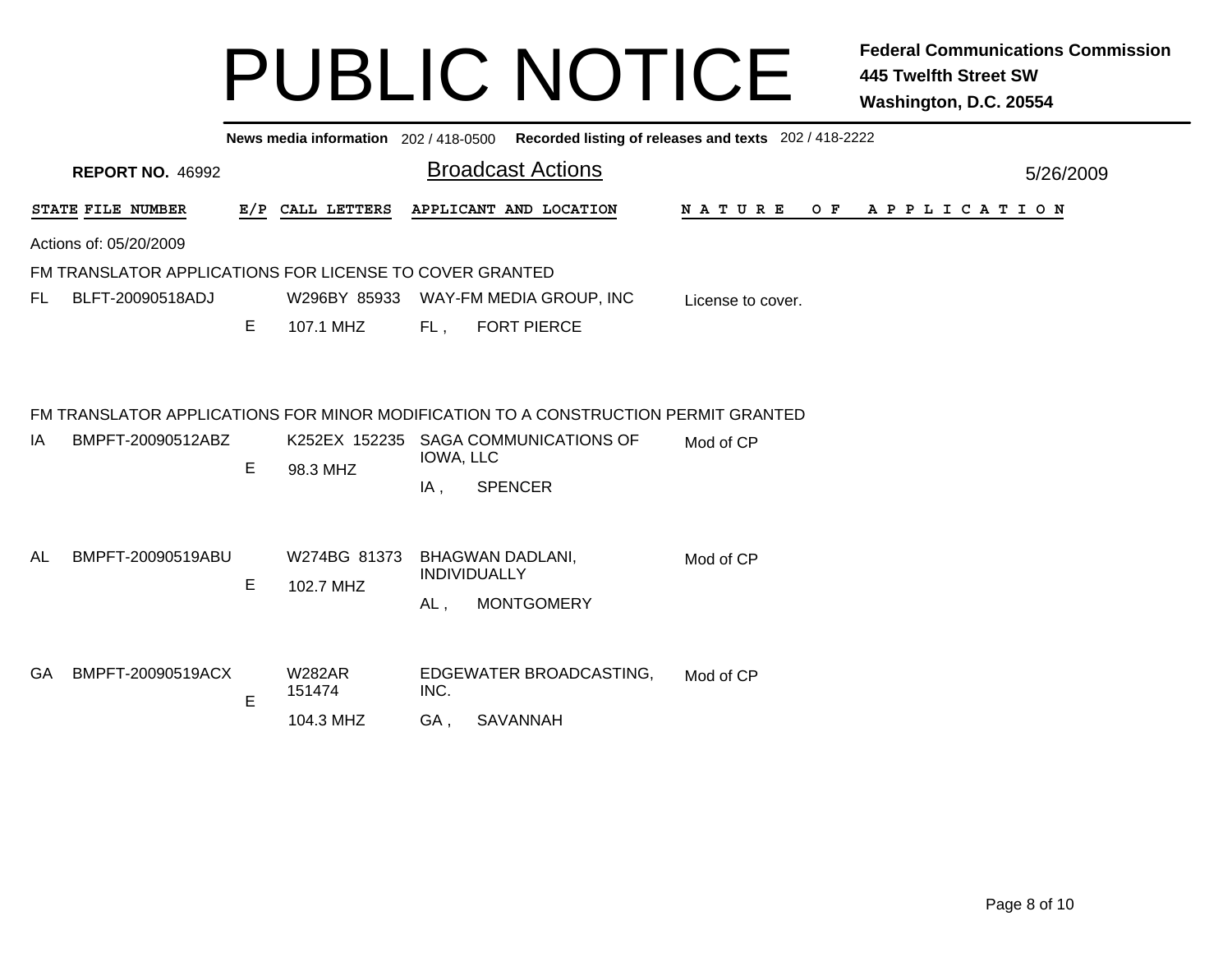| News media information 202 / 418-0500<br>Recorded listing of releases and texts 202 / 418-2222 |                         |     |                                        |                 |                                                                                     |                                                       |  |  |  |  |  |  |  |  |
|------------------------------------------------------------------------------------------------|-------------------------|-----|----------------------------------------|-----------------|-------------------------------------------------------------------------------------|-------------------------------------------------------|--|--|--|--|--|--|--|--|
|                                                                                                | <b>REPORT NO. 46992</b> |     |                                        |                 | <b>Broadcast Actions</b>                                                            | 5/26/2009                                             |  |  |  |  |  |  |  |  |
|                                                                                                | STATE FILE NUMBER       | E/P | CALL LETTERS                           |                 | APPLICANT AND LOCATION                                                              | $O$ $F$<br><b>NATURE</b><br>A P P L I C A T I O N     |  |  |  |  |  |  |  |  |
|                                                                                                | Actions of: 05/20/2009  |     |                                        |                 |                                                                                     |                                                       |  |  |  |  |  |  |  |  |
|                                                                                                |                         |     |                                        |                 | FM TRANSLATOR APPLICATIONS FOR MINOR CHANGE TO A LICENSED FACILITY GRANTED          |                                                       |  |  |  |  |  |  |  |  |
| AL                                                                                             | BPFT-20090513AAJ        | E   | <b>W242BU</b><br>146074                |                 | <b>SAND MOUNTAIN</b><br>BROADCASTING SERVICE, INC.                                  | Minor change in licensed facilities, callsign W240BY. |  |  |  |  |  |  |  |  |
|                                                                                                |                         |     | 96.3 MHZ                               | $AL$ ,          | <b>BLUE MOUNTAIN</b>                                                                |                                                       |  |  |  |  |  |  |  |  |
| <sub>CO</sub>                                                                                  | BPFT-20090513ACC        | E   | K257FD 12344<br>99.3 MHZ               | CO <sub>1</sub> | <b>EDUCATIONAL MEDIA</b><br><b>FOUNDATION</b><br><b>STERLING</b>                    | Minor change in licensed facilities, callsign K255CD. |  |  |  |  |  |  |  |  |
| <b>NC</b>                                                                                      | BPFT-20090513AET        | E   | W280ED<br>148018                       | <b>INC</b>      | <b>CAROLINA CHRISTIAN RADIO</b>                                                     | Minor change in licensed facilities, callsign W282BN. |  |  |  |  |  |  |  |  |
| WA.                                                                                            | BPFT-20090514ACK        | Е   | 103.9 MHZ<br>K223AV 146608<br>92.5 MHZ | NC,<br>WA,      | <b>NEW BERN</b><br>NORTHWEST ROCK N ROLL<br>PRESERVATION SOCIETY<br><b>WOODLAWN</b> | Minor change in licensed facilities, callsign K223AV. |  |  |  |  |  |  |  |  |
| OK.                                                                                            | BPFT-20090515ADB        | E   | K261DR 14455<br>100.1 MHZ              | OK,             | THE LOVE STATION, INC.<br>ENID, ETC.                                                | Minor change in licensed facilities, callsign K261DR. |  |  |  |  |  |  |  |  |